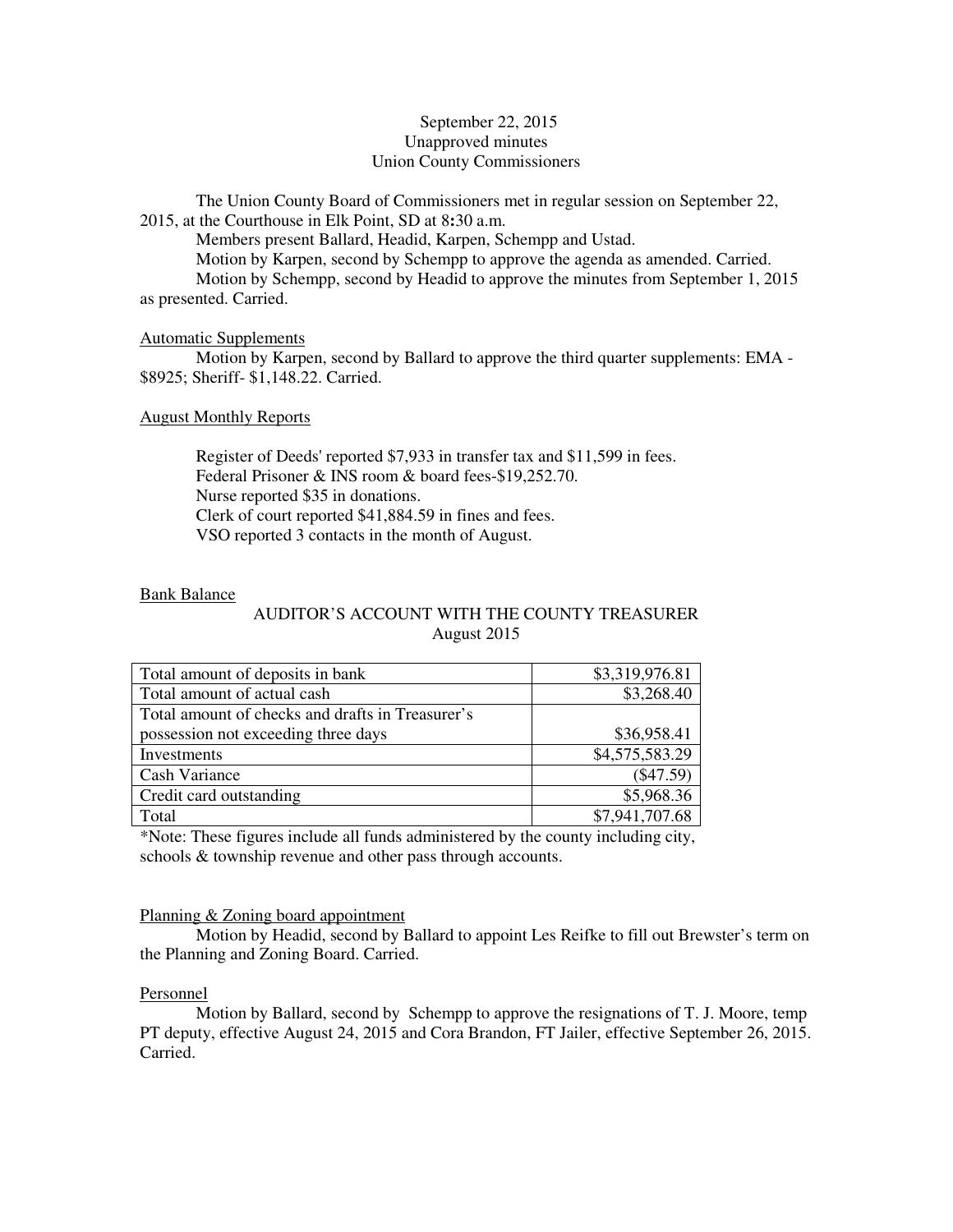#### Recess

Chairman declared a recess at 8:55 to 9:00.

## Dept. Head Reports

 Public Bldg Supt Sexton, Fair Manager Lingle, 4-H manager Lauren Hollenbeck and Nurse McInerney met with the board for monthly reports.

 Motion by Headid, second by Karpen to approve the list of surplus items that Sexton provided which he will monitor the destruction and pickup of the items. Carried.

#### **Pictometry**

DOE Steckelberg met with the board to discuss Pictometry.

 Motion by Karpen, second by Ballard to approve travel authorization for Steckelberg and Cooper to travel to a Pictometry meeting September 23, 2015 in Vermillion. Carried.

#### Highway

PWA Roggow met with the board on various matters.

 Motion by Headid, second by Schempp to approve the resignation of Samantha Langley, effective September 17, 2015, and thank her for her service. Carried.

 Motion by Headid, second by Schempp to advertise and hire for the same position. Carried.

 Motion by Ballard, second by Headid to approve the agreement with Ulteig Engineering for concrete overlay on Union County Road #1B. Carried.

 Motion by Schempp, second by Ballard to approve a permit for ditch cleaning for Doug Wevik on County Rd. #15. Carried.

# **States Attorney**

SA Miller met with the board regarding various matters.

#### Recess

Chairman declared a recess at 10:31 for five minutes.

## NuStar Pipeline

 Christopher Healy, attorney, met with the board to discuss filing an appeal for the valuation provided by the State of SD on NuStar Pipeline through centrally assessed utilities.

 Following discussion, motion by Karpen, second by Ballard to retain Meierhenry Sargent lawfirm (not to exceed \$2,000) to move forward with appeal of NuStar valuation from the state of South Dakota. Motion carried.

#### Jail

 Sheriff Limoges met with the board regarding a request from Lincoln County to guarantee jail beds. Limoges explained that at present time the beds are filled and may have to turn away some Federal prisoners to accommodate that request. No action at this time.

#### Fairgrounds

 Motion by Ballard, second by Schempp to advertise to auction the grandstand area at the Alcester fairgrounds for \$800 rental per year. Carried. Auction will be October 13 at 10:45 a.m.

#### Claims

 Motion by Karpen, second by Headid to approve the claims. Carried. The following claims have been audited, approved and warrants drawn on the same: Bi-Weekly payroll for 09- 18-2015: Auditor \$184.80; Treasurer \$277.20; State's Attorney \$671.34; Public Building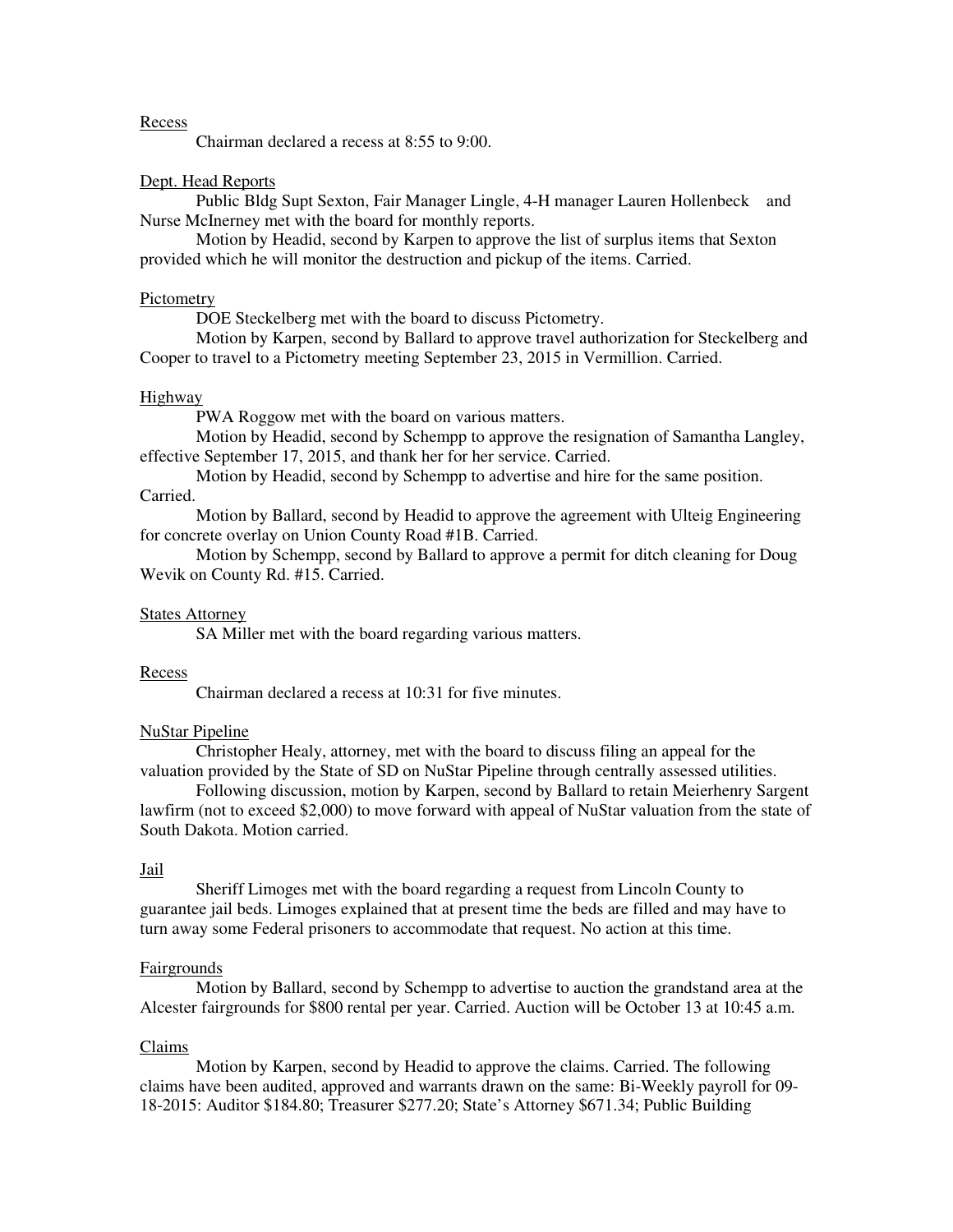\$811.25; Register of Deeds \$573.19; Sheriff \$33,359.03; Nurse \$196.20; WIC \$333.54; Weed \$1870.95; Highway \$22,024.23; Bi-Weekly OASI \$4,342.60.3 D Specialties (Supp/Const Exp) \$815.36; Alliance Communication (Util) \$187.62; AmericInn (Lodging) \$611.94; Barkley Asphalt Paving (Supp) \$12,740.07; Bernies Lawn & Garden (Maint) \$131.28; Beyond Technology (Repair) \$757.49; Bierschbach Equip (Supp) \$997.00; Bob Barker (Supp) \$91.52; Brian's Repair (Maint) \$1,513.20;Campbell Supply (Supp) \$635.25; Carlson's Body Shop (Maint) \$60.00; Century Business Products (Repair) \$687.10; Century Link (Util) \$2,783.70; Certified Testing Svcs (Const Svcs) \$6,758.00; Chesterman (Water) \$144.00; Children's Inn (Allot) \$865.00; City of Alcester (Util) \$68.17; City of Elk Point (Util) \$5,675.22; Community Health Clinic (Care) \$25.00; Consolidated Communication (Util) \$122.70; Continental Research (Supp) \$361.00; Dakota County Sheriff (Return) \$22.84; Dakota Dunes NSC Times (Surplus) \$128.00; Dean Schaefer (Transcript) \$12.00; Diamond Mowers (Repair) \$150.61; Ex-Cel Solutions (Repair) \$274.83; Filter Care (Supp) \$106.40; Frontier Consultants (Svc) \$1,322.00; Governors Inn (Lodging) \$327.80; Graham Tire (Maint) \$113.31; Hodges Badge (Supp) \$35.75; Honeywell Int'l (Maint) \$6,930.87; Horn Law Office (Ct Appt Atty) \$184.00; Inland Truck Parts (Supp) \$38.07; Jacks Uniform & Equip ((Equip) \$698.95; Jana Foltz (Mileage/Per Diem) \$53.60; Janet Lingle (Per Diem/Mileage) \$168.30; Janitor Depot (Supp) \$704.54; Jebro (Supp) \$1,006.00; Jeff's Lawn Care (Lawn Care) \$105.00; Jensen Ins Agency (Ins) \$73.00; Jet Service Ctr (Maint) \$78.62; Jones Food Ctr (Supp) \$42.35; Juror Fees \$557.52; Keith Gates (Const Exp) \$416.00; Klass Law Firm (Legal Fees) \$15.00; Lauren Hollenbeck (Per Diem) \$74.40; Leader Courier (Ads) \$194.00; Lewis & Clark BHS (Care) \$160.00; LexisNexis (Supp) \$201.32; Maintenance Engineering (Supp) \$515.03; Marshall & Swift/Boeckh (Supp) \$1,309.95; Mary Anne Meyer (Transcript) \$62.60; Matheson (Supp) \$163.93; Maxine J Risty (Transcript) \$110.25; Mcleods (Supp) \$203.50; Medibadge (Supp) \$46.35; Medical Waste Transport (Maint) \$106.70; Menards (Supp) \$35.59; Mercy Medical Ctr (Care) \$1,693.42; Mettler Implement (Const Exp) \$2,300.00; Michael McGill (MI Board) \$252.90; MidAmerican Energy (Util) \$39.45; Midwest Wheel (Repair/Supp) \$169.71; Milton Ustad (Fuel) \$32.15; Minnehaha Co Regional Juv Detention (Care) \$840.00; Myron Hertel (Mileage/Per Diem) \$308.96; Noll Collection Svc (Collections) \$148.49; Northland Products (Supp) \$5,189.45; O'Reilly Auto Parts (Repair) \$51.99; Office Depot (Supp) \$65.58; Office Systems (Svc Agreement) \$168.63;Ollies Drive Inn (Jail Meals) \$10,713.85; Pennington Co Sheriff (Tax Deed Notice) \$27.15; Perkins Office Solutions (Supp/Installation) \$1,631.12; Pharm Chem (Supp) \$671.40; Pioneer Drug (Drugs) \$334.64; Pitney Bowes (Rental) \$371.16; Pomp's Tire Svc (Supp) \$1,861.85; Precision Striping (Prof Svc) \$545.00; Pyle Automotive (Maint) \$80.41; Quill Corp (Supp) \$598.46; Ramkota Inn (Lodging) \$650.93; Safe Options Svcs (Allot) \$865.00; Sam's Club (Supp) \$317.82; SD State Health Lab (BL Draws) \$560.00;SDACO/M&P Fund (Modernization/Preservation) \$500.00; SDN Communications (Supp) \$5.68; Select Parts (Repair/Supp) \$201.13; Servall Towel & Linen (Towel Svc) \$34.01; Sheehan Mack Sales & Equip (Repair/Supp) \$810.36; Sioux Falls Two-Way Radio (Repair) \$430.00; Sioux Laundry (Jail Wash) \$573.65; SD Assn of Fairs & Celebrations (Reg) \$70.00; Star Publishing (Fair Exp) \$1,689.75; State Industrial Products (Supp) \$237.49; State of South Dakota (Util) \$81.34; Sturdevant's Auto Parts (Supp) \$382.84; Supplyworks (Supp) \$632.56; Town & Country Tire & Svc (Maint) \$49.38; Transunion Risk & Alternative Data Solutions (Person Search) \$14.75; TuDogs Computing (Supp) \$518.45; Turkey Ridge Oil (Supp) \$13,576.68; Union County (Maint) \$10,129.11; United States Geological Survey (Maint) \$7,117.00; US Bank (Supp/Travel/Maint) \$1,399.07; Vac Shack (Supp) \$31.50; Vast Broadband (Util) \$194.22; Verizon Wireless (Util) \$812.16; Volunteers of America (Care) \$960.00; Woodbury Co Emergency Svcs (Maint) \$2,133.72; Wrenn's Plumbing & Heating (Repair) \$2,562.97; Yankton Co (Reimb MI) \$86.75; Yankton Co Extension (Parking/Gate Pass) \$55.00; Ziegler (Repair) \$827.68.